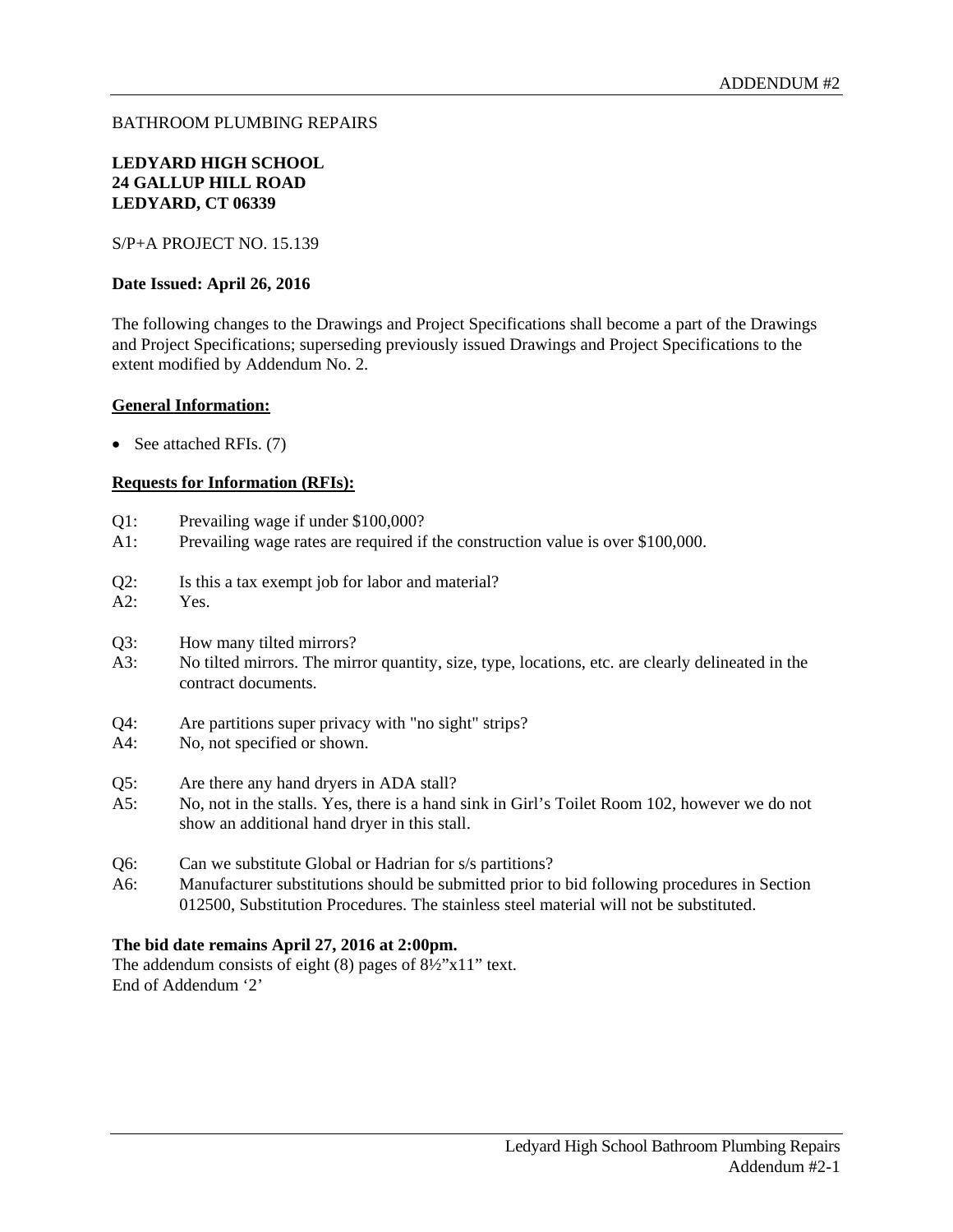

| From:               | John Ireland                                 |
|---------------------|----------------------------------------------|
| Sent:               | Wednesday, April 20, 2016 12:22 PM           |
| To:                 | Rebecca Bouchard; Ryan Glick                 |
| Subject:            | Fwd: RFI Ledyard High School Bathroom Repair |
| <b>Attachments:</b> | image001.png; image001.png                   |

#### JBI.

-------- Original message -------- From: Sam Kilpatrick III <samkilpatrick@ledyard.net> Date: 4/20/16 8:11 AM (GMT-05:00) To: B Marsh <br/>  $\langle \text{bmarsh} \, \textcircled{e}$  fza-inc.com> Cc: John Ireland <iireland@silverpetrucelli.com> Subject: Re: RFI Ledyard High School Bathroom Repair

Simplex

Sent from my iPhone

On Apr 19, 2016, at 2:47 PM, B Marsh <br/>  $\langle$ bmarsh@fza-inc.com> wrote:

Hi Sam,

Any chance you could answer question below; not sure if the RFI process is closed.

**Thanks,**

**Brett Marsh Project Manager**

 $\langle \text{image}001.\text{png} \rangle$ Frank Zaino & Associates, Inc. PO Box 57 183 Providence New London Tpke. North Stonington, CT 06359 Cell: (860)-908-9419 Telephone (860) 535-9337 Fax: (860) 535-9338 WWW.FZA-INC.COM INFO@FZA-INC.COM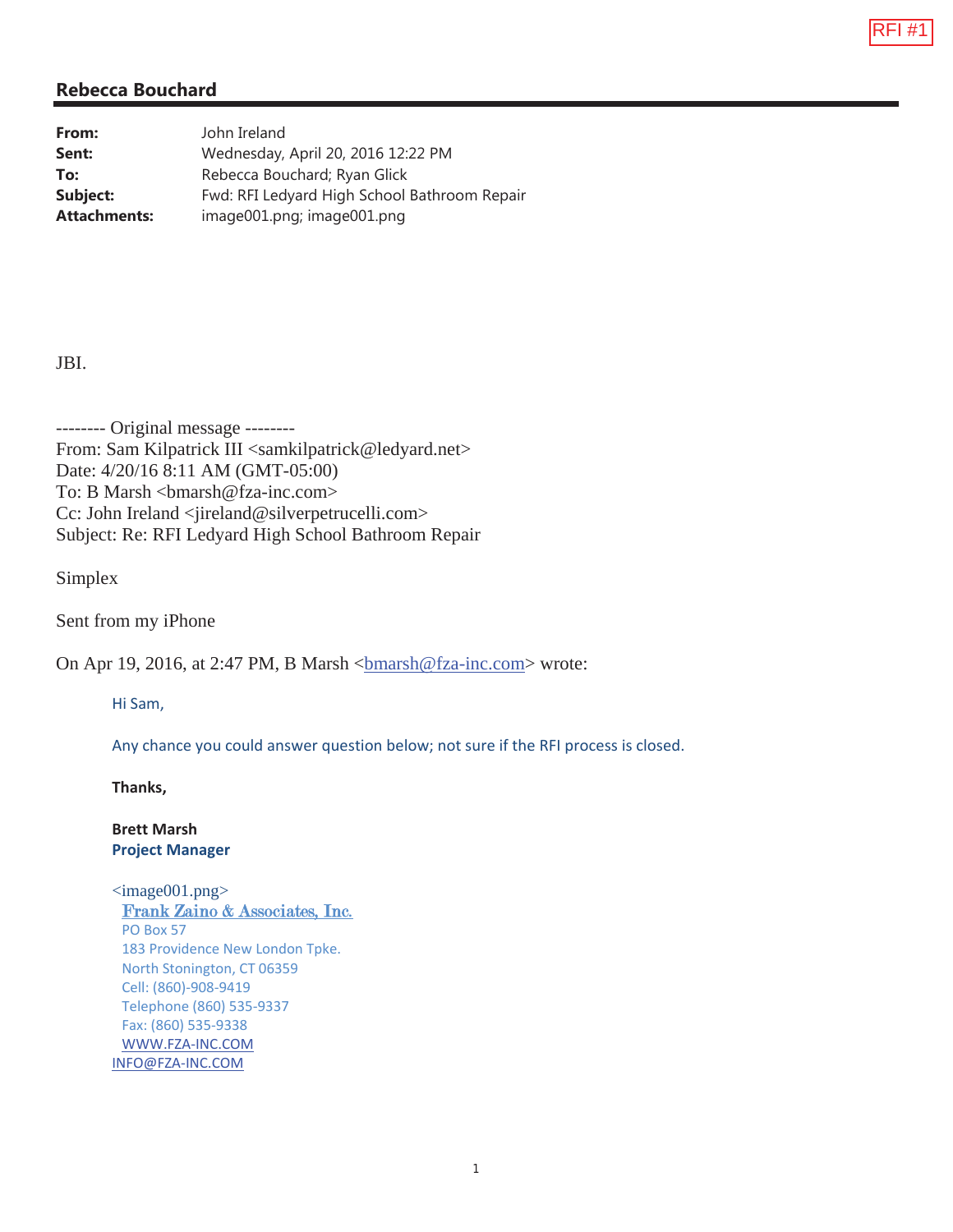**From:** Joshua Cronin [mailto:jcronin@defservicesgroup.com] **Sent:** Monday, April 18, 2016 2:09 PM **To:** bmarsh@fza-inc.com **Subject:** RFI Ledyard High School Bathroom Repair

Good afternoon,

Could you please find out for us what the existing fire alarm system is? The electrical drawings state to provide new devices to tie into the existing system but do not clarify what the system is (Fire Lite, Notifier, Seimens).

Thank you,

Joshua Cronin | Electrical Estimator | D/E/F Services Group, Ltd 1171 Voluntown Road | Griswold, CT 06351 | p.860-376-4896 | f.860-376-1213 **"The Value of One"** (AA/EOE)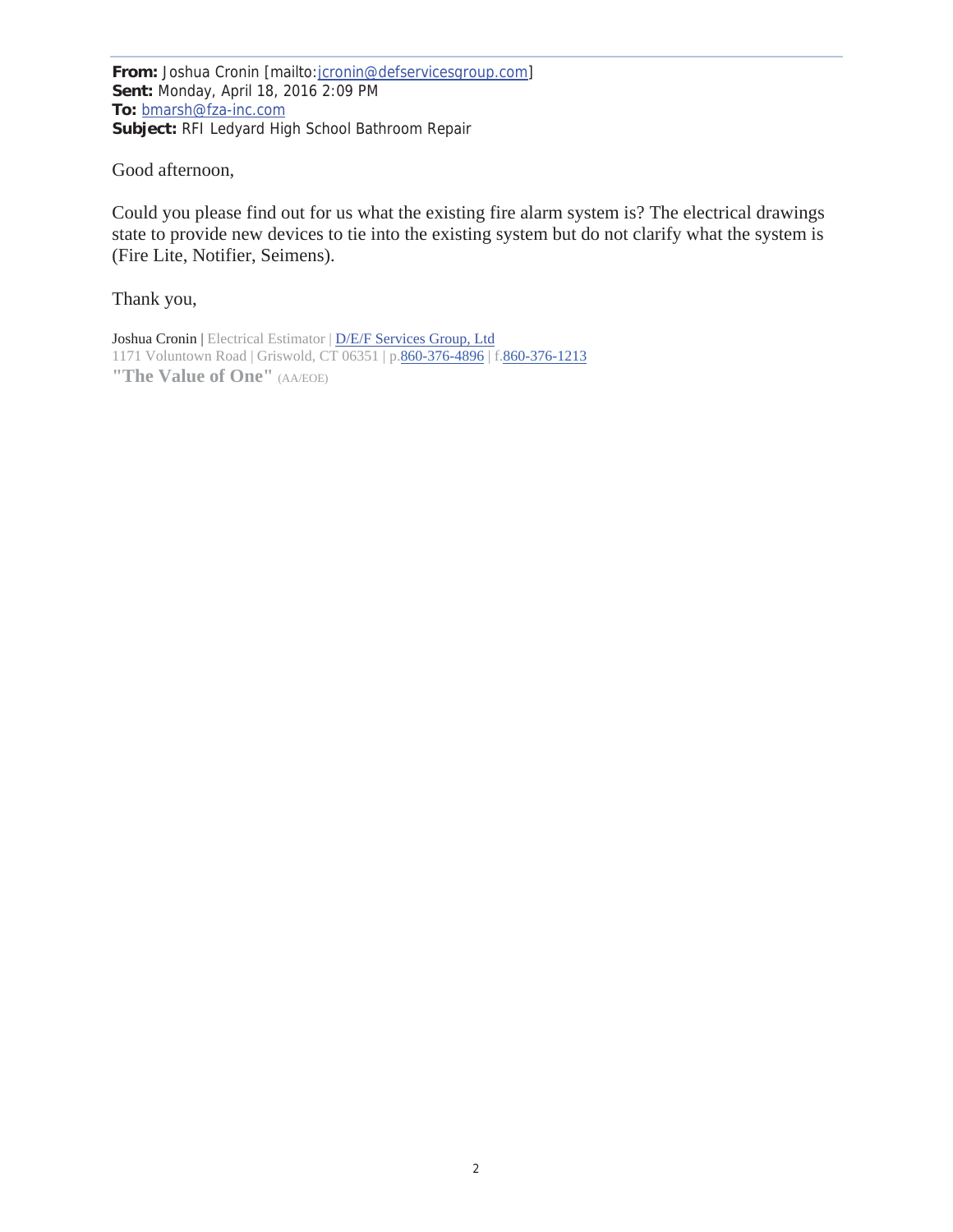

| From:    | Rebecca Bouchard                               |
|----------|------------------------------------------------|
| Sent:    | Wednesday, April 20, 2016 3:55 PM              |
| To:      | 'malcolmaa1@gmail.com'                         |
| Cc:      | 'Sam Kilpatrick III'; John Ireland             |
| Subject: | RE: Ledyard High School toilet room renovation |

#### Good afternoon Malcolm.

The information you are looking for was clarified in Addendum #1 which can be found where Sam indicates below. Sorry for the confusion. Thank you and good luck.

# **Rebecca Bouchard, CSI, CDT**

*Specifications Writer* 



SILVER/PETRUCELLI+ASSOCIATES Architects / Engineers / Interior Designers

3190 Whitney Avenue Bldg 2 | Hamden, CT 06518 **|** silverpetrucelli.com | P: 203.230.9007 x202 | F: 203.230.8247

**From:** John Ireland **Sent:** Wednesday, April 20, 2016 12:22 PM To: Rebecca Bouchard <rbouchard@silverpetrucelli.com>; Ryan Glick <rglick@silverpetrucelli.com> **Subject:** Fwd: Ledyard High School toilet room renovation

JBI.

-------- Original message -------- From: Sam Kilpatrick III <samkilpatrick@ledyard.net> Date: 4/20/16 8:13 AM (GMT-05:00) To: malcolm arnold <malcolmaa1@gmail.com> Cc: John Ireland <iireland@silverpetrucelli.com> Subject: Re: Ledyard High School toilet room renovation

Malcolm, Refer to addendum #2, either from printers or posted on our school website. Sam

Sent from my iPhone

> On Apr 19, 2016, at 2:09 PM, malcolm arnold <malcolmaa1@gmail.com> wrote: >

> Has there been any changes in the electrical work??

> i.e. the panel in custodian closet is for the hand dryers only? or for future and then add for hand dryers??

> Malcolm Arnold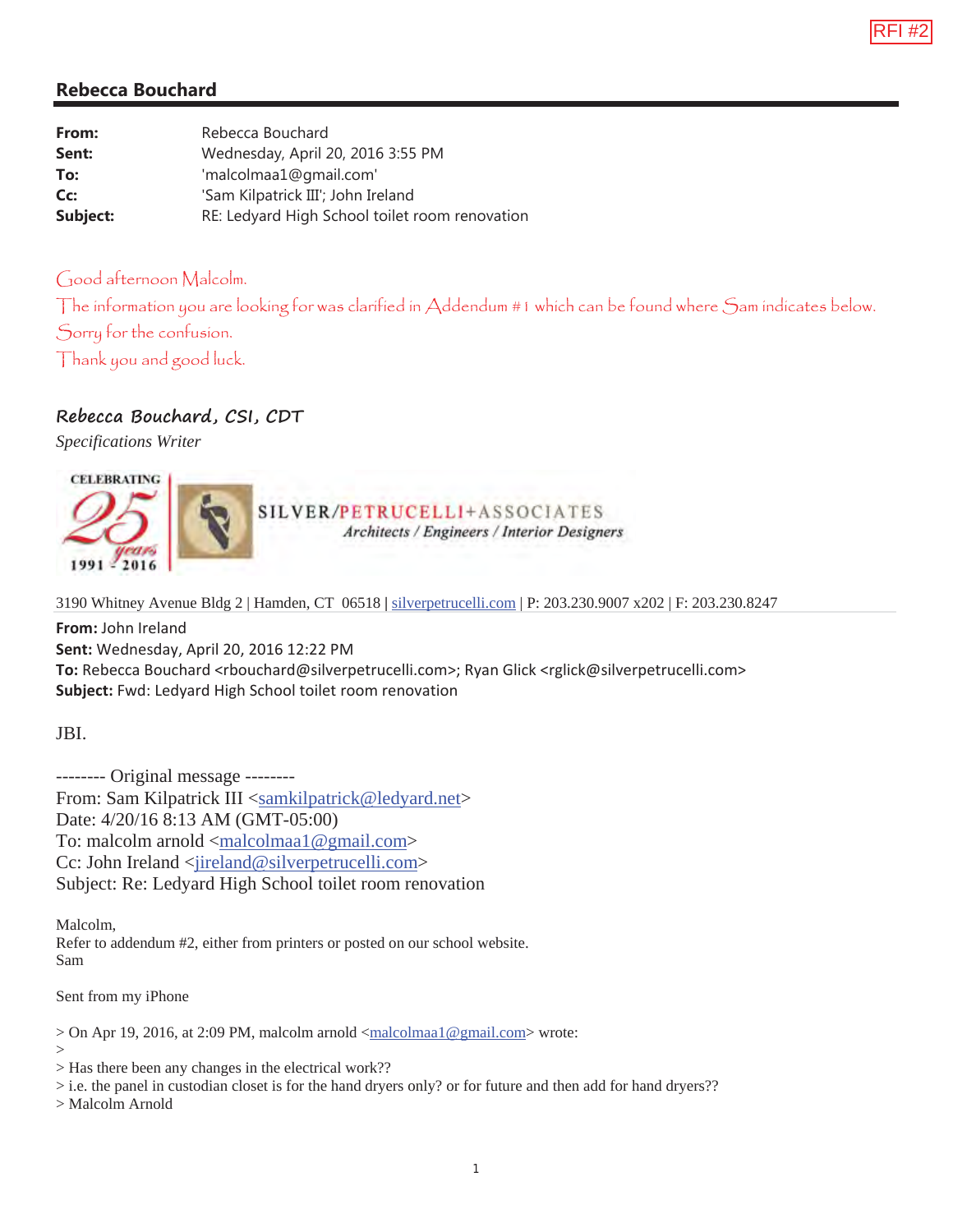

| Rebecca Bouchard                   |
|------------------------------------|
| Wednesday, April 20, 2016 3:58 PM  |
| 'malcolmaa1@gmail.com'             |
| 'Sam Kilpatrick III'; John Ireland |
| FW: Ledyard Toilet room project    |
|                                    |

Malcolm, please see below response from our electrical engineer. Thank you and good luck.

**From:** Robert Banning, PE **Sent:** Wednesday, April 20, 2016 3:41 PM **To:** John Ireland <jireland@silverpetrucelli.com>; Rebecca Bouchard <rbouchard@silverpetrucelli.com>; Ryan Glick <rglick@silverpetrucelli.com> **Subject:** RE: Ledyard Toilet room project

Fire alarm scope as indicated on the drawings shall include 4 new strobe devices with wiring and power supply and one duct smoke detector including wiring for power, damper control and system initiation. Refer to Drawing E2 for device locations and multiple notes. Refer to Drawing E3 for device legend and "Fire Alarm Scope".

#### **Bob Banning, P.E.**

*Principal/Chief Electrical Engineer* 

**S I L V E R / P E T R U C E L L I + A S S O C I A T E S** 

P: 203.230.9007 x 223 | F: 203.230.8247 | C: 203.415.8800

**From:** John Ireland **Sent:** Wednesday, April 20, 2016 12:23 PM To: Rebecca Bouchard <rbouchard@silverpetrucelli.com>; Robert Banning, PE <rbanning@silverpetrucelli.com>; Ryan Glick <rglick@silverpetrucelli.com> **Subject:** Fwd: Ledyard Toilet room project

JBI.

-------- Original message -------- From: Sam Kilpatrick III <samkilpatrick@ledyard.net> Date: 4/20/16 8:15 AM (GMT-05:00) To: John Ireland <iireland@silverpetrucelli.com> Subject: Fwd: Ledyard Toilet room project

John, I'm off site all day, any chance you could address this Q?

Sent from my iPhone

Begin forwarded message:

**From:** malcolm arnold <<u>malcolmaa1@gmail.com</u>> **Date:** April 20, 2016 at 8:13:21 AM EDT **To:** Sam Kilpatrick III <samkilpatrick@ledyard.net> **Subject: Ledyard Toilet room project**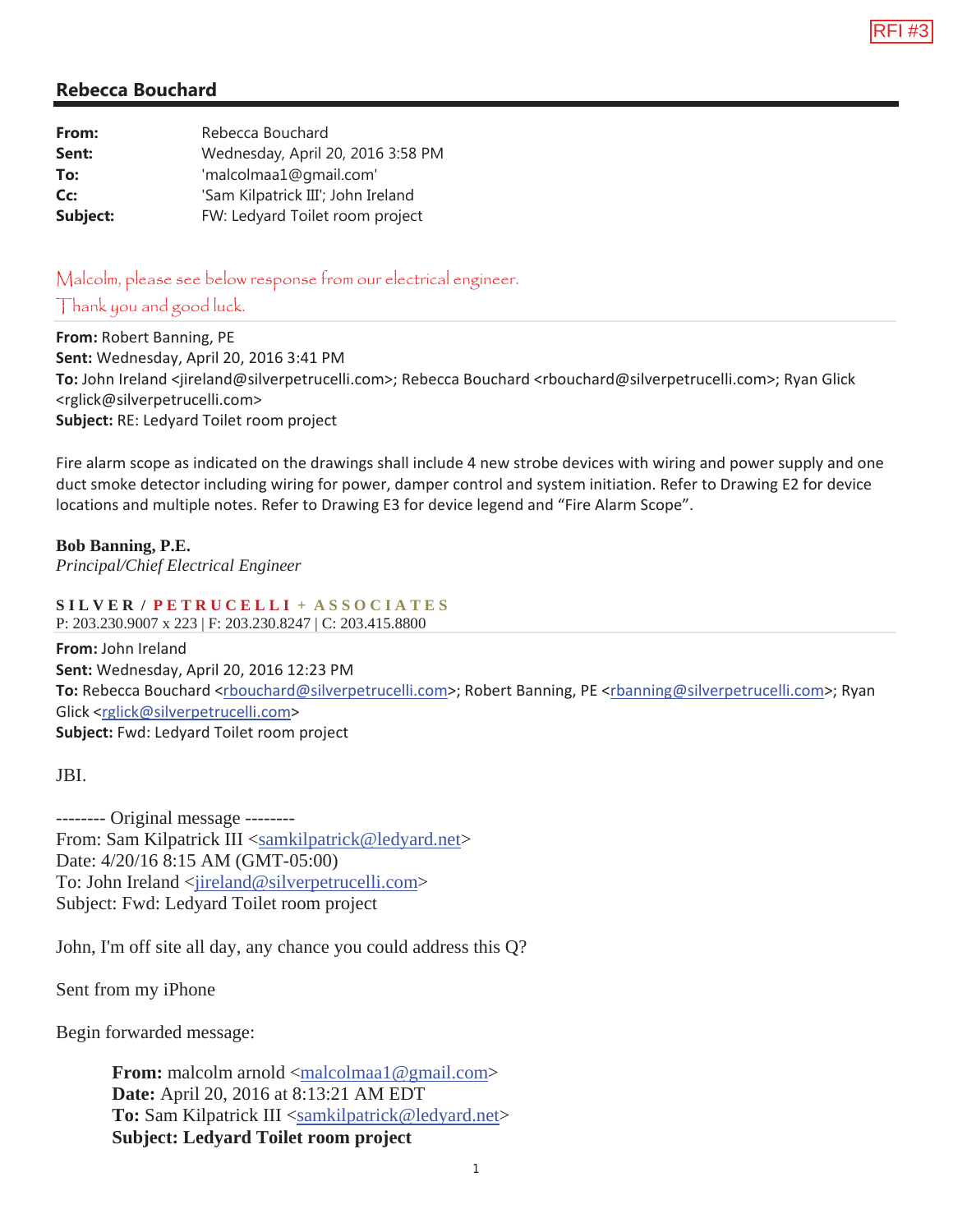RFI 002 Section 283111," Digital addressable fire alarm system" I do not see anything on drawings, is this omitted? malcolm Arnold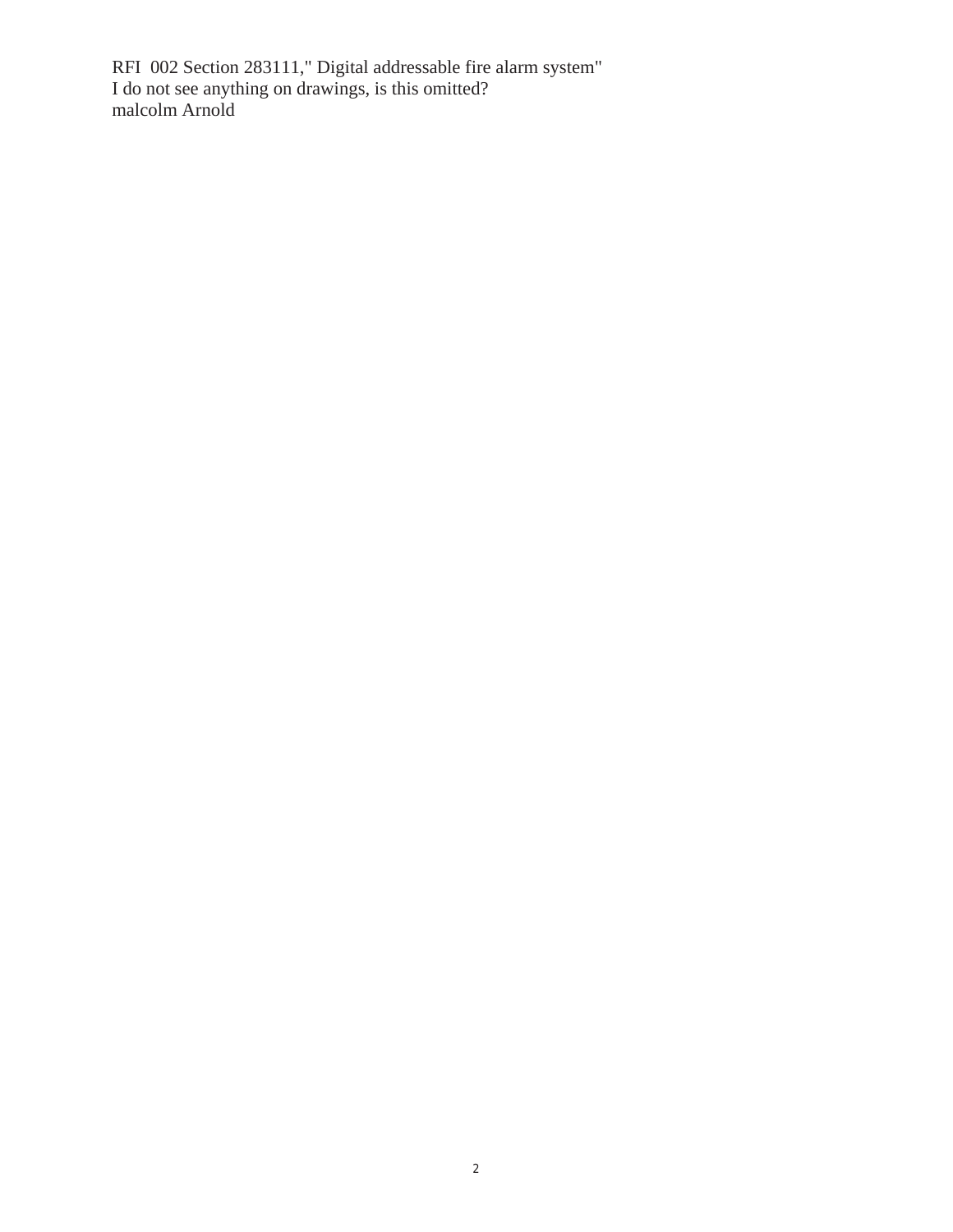

| From:    | Rebecca Bouchard                                             |
|----------|--------------------------------------------------------------|
| Sent:    | Monday, April 25, 2016 11:14 AM                              |
| To:      | 'richardshultz@sbcqlobal.net'; 'rich@abconenvironmental.com' |
| Subject: | RE: Ledyard Barhroom Renovations                             |

Good morning Richard. Please find below in red, the responses to your RFI. Thank you and good luck.

#### **Rebecca Bouchard, CSI, CDT**

*Specifications Writer* 



3190 Whitney Avenue Bldg 2 | Hamden, CT 06518 **|** silverpetrucelli.com | P: 203.230.9007 x202 | F: 203.230.8247

-------- Original message -------- From: RICHARD SHULTZ <richardshultz@sbcglobal.net> Date: 4/20/16 10:59 AM (GMT-05:00) To: Jason Lathrop <*jlathrop@ledyard.net>*, John Ireland <*jireland@silverpetrucelli.com>*, Sam Kilpatrick III <samkilpatrick@ledyard.net> Cc: Robert Warner <robertwarner42@icloud.com>, RICHARD SHULTZ <rich@abconenvironmental.com> Subject: Re: Ledyard Barhroom Renovations

# I apologize I forgot to attached the photo. I have done so now Richard Shultz 203-627-5341

On Wednesday, April 20, 2016 10:54 AM, RICHARD SHULTZ <richardshultz@sbcglobal.net> wrote:

# Gentlemen;

In reviewing the addendum drawing for the bathrooms, I noticed that in the girls bathroom the wall behind the sinks doesn't show a #6 indicating that the wall would be demolished from floor slab to underside of deck, as it clearly shows the wall behind the sinks in the boys room to be removed. Is this an oversight or is the intent to leave that wall intact? Neither of the sink chase walls will be removed. If you look closely at the one in the boys room, there is a